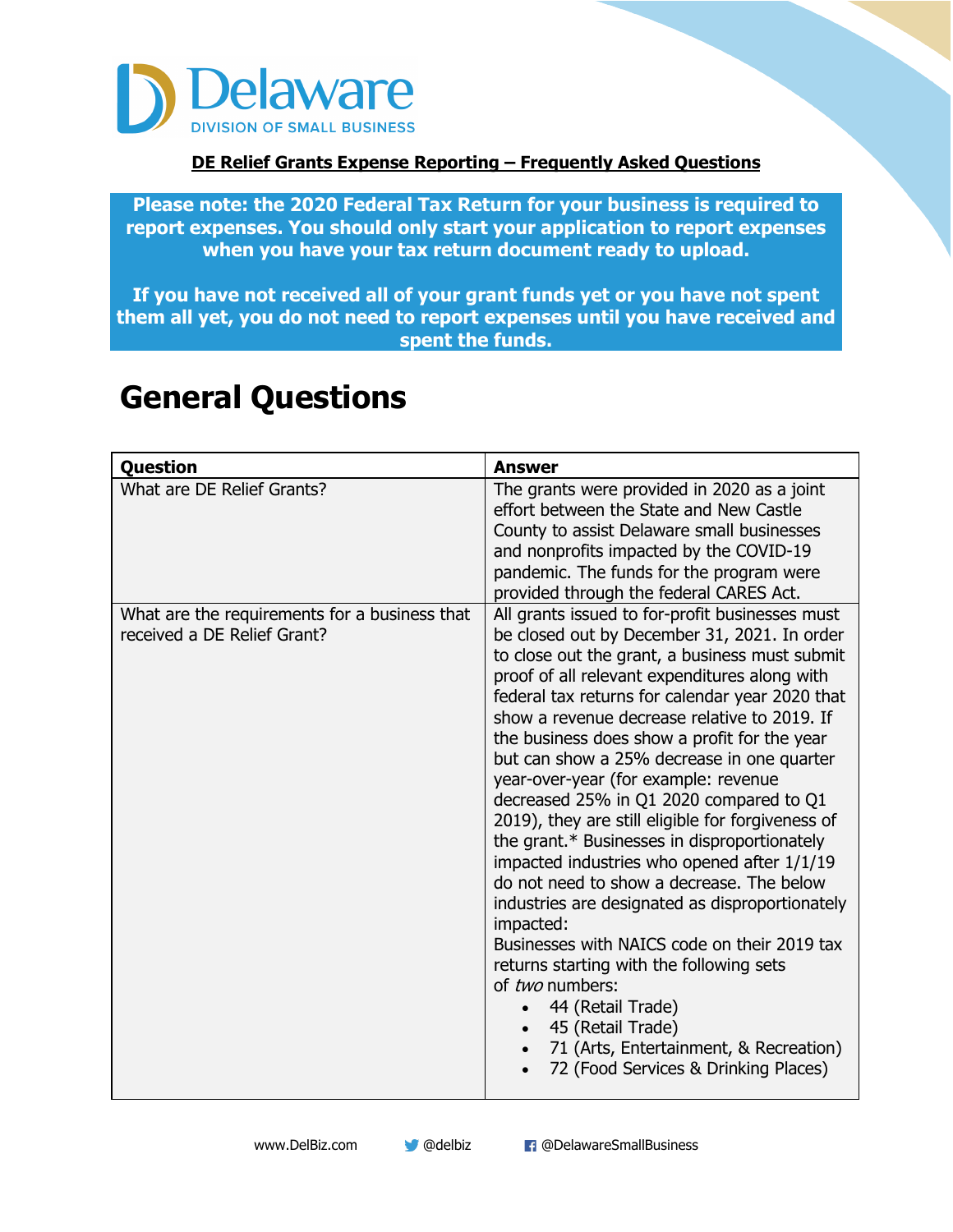

|                                                                                                               | Businesses with NAICS code on their 2019 tax<br>returns starting with the following sets<br>of <i>four</i> numbers:<br>4855 (Charter Bus Industry)<br>6116 (Private Instruction)<br>6212 (Offices of Dentists)<br>6244 (Child Care Services)<br>8121 (Personal Care Services)<br>8129 (Other Personal Services)                                                                                                                                                                            |
|---------------------------------------------------------------------------------------------------------------|--------------------------------------------------------------------------------------------------------------------------------------------------------------------------------------------------------------------------------------------------------------------------------------------------------------------------------------------------------------------------------------------------------------------------------------------------------------------------------------------|
|                                                                                                               | If a business does not provide documentation<br>for all eligible expenses or the business made<br>purchases that were not eligible under the<br>grant guidelines, the grant must be paid back<br>to the state with interest applied.                                                                                                                                                                                                                                                       |
|                                                                                                               | *Businesses who experienced a decrease in<br>revenue must provide a certified letter from a<br>CPA confirming this decrease.                                                                                                                                                                                                                                                                                                                                                               |
| When should the expenses be from?                                                                             | For most expenses to be considered eligible,<br>they must be incurred between April 1, 2020<br>and December 31, 2021.                                                                                                                                                                                                                                                                                                                                                                      |
| Do I need to complete expense reporting even<br>if I have not received or spent all of my grant<br>funds yet? | No, you do not need to complete expense<br>reporting unless you have already received<br>and spent your DE Relief Grant funds. If you<br>have not received the funds yet, please do not<br>begin the expense reporting process. You will<br>be notified after you receive your funds with a<br>date when you will be required to report<br>expenses.                                                                                                                                       |
| What can I do to prepare to submit my<br>expenses?                                                            | Gather the following documents, which you<br>will need to submit as part of your expense<br>reporting:<br>• 2020 federal tax return for your<br>business. This is required to report<br>expenses. You should only start<br>your application to report<br>expenses when you have your tax<br>return document ready to upload.<br>Documentation for qualifying expenses<br>Acceptable forms of<br>$\circ$<br>documentation include but are<br>not limited to:<br>Receipts<br><b>Invoices</b> |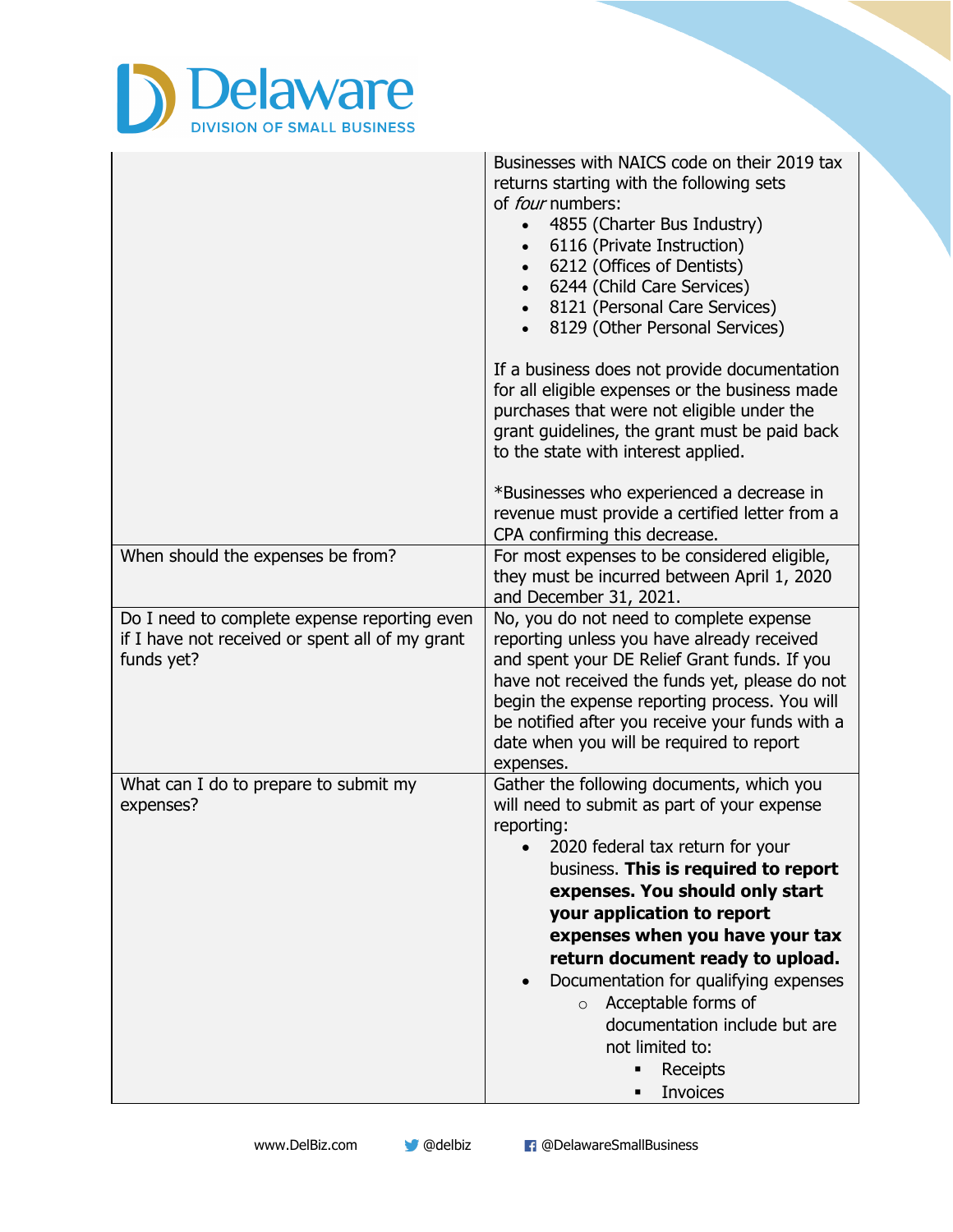

|                                                                                | Cancelled checks                                                                                                                                                                                                                                                                                                                                                                                                                                                                                                                                                      |
|--------------------------------------------------------------------------------|-----------------------------------------------------------------------------------------------------------------------------------------------------------------------------------------------------------------------------------------------------------------------------------------------------------------------------------------------------------------------------------------------------------------------------------------------------------------------------------------------------------------------------------------------------------------------|
|                                                                                | The receipts and other documentation<br>that you upload must equal the original<br>grant amount your business was<br>approved for as well as any bonus<br>amount you received. (For example, if<br>your company was approved for \$100 for<br>the original grant and you were<br>approved for a \$10 bonus, your receipts<br>must total \$110.)                                                                                                                                                                                                                       |
| What is the deadline for submitting expenses?                                  | All expense reports must be submitted no later<br>than December 31, 2021.                                                                                                                                                                                                                                                                                                                                                                                                                                                                                             |
| What are eligible expenses that the grant<br>could be used for?                | All businesses who received a DE Relief<br><b>Grant should refer to their grant</b><br>agreement for a full listing of expenses<br>they were approved for under the grant.<br><b>Exhibit A of the grant agreement outlines</b><br>approved expenses for each business.                                                                                                                                                                                                                                                                                                |
|                                                                                | An eligible expense is an expense the business<br>incurred due to COVID-19 that it would not<br>have expected to incur during the regular<br>course of business. An eligible expense must<br>fall under one of the following categories:<br><b>Equipment Expense</b><br>$\bullet$<br><b>Technology Expense</b><br>$\bullet$<br>Refinancing Expense<br>$\bullet$<br><b>Advertising Expense</b><br>$\bullet$<br><b>Accrued Fixed Expense</b><br>$\bullet$<br>Occupying expense, only when the<br>$\bullet$<br>business is in a disproportionately<br>impacted industry. |
|                                                                                | For additional information on what expenses<br>are eligible and how to report them correctly,<br>please refer to the below "Eligible Expenses<br>Questions" section of this document.                                                                                                                                                                                                                                                                                                                                                                                 |
| What are ineligible expenses that the original<br>grant could NOT be used for? | The following broad expense categories are<br>considered ineligible uses of funds, though this<br>list is also not intended to be exhaustive:<br>Personnel expenses (direct wages,<br>benefits, etc.).*<br>Personal expenses of the business<br>owner(s) or other associated<br>individual(s).                                                                                                                                                                                                                                                                        |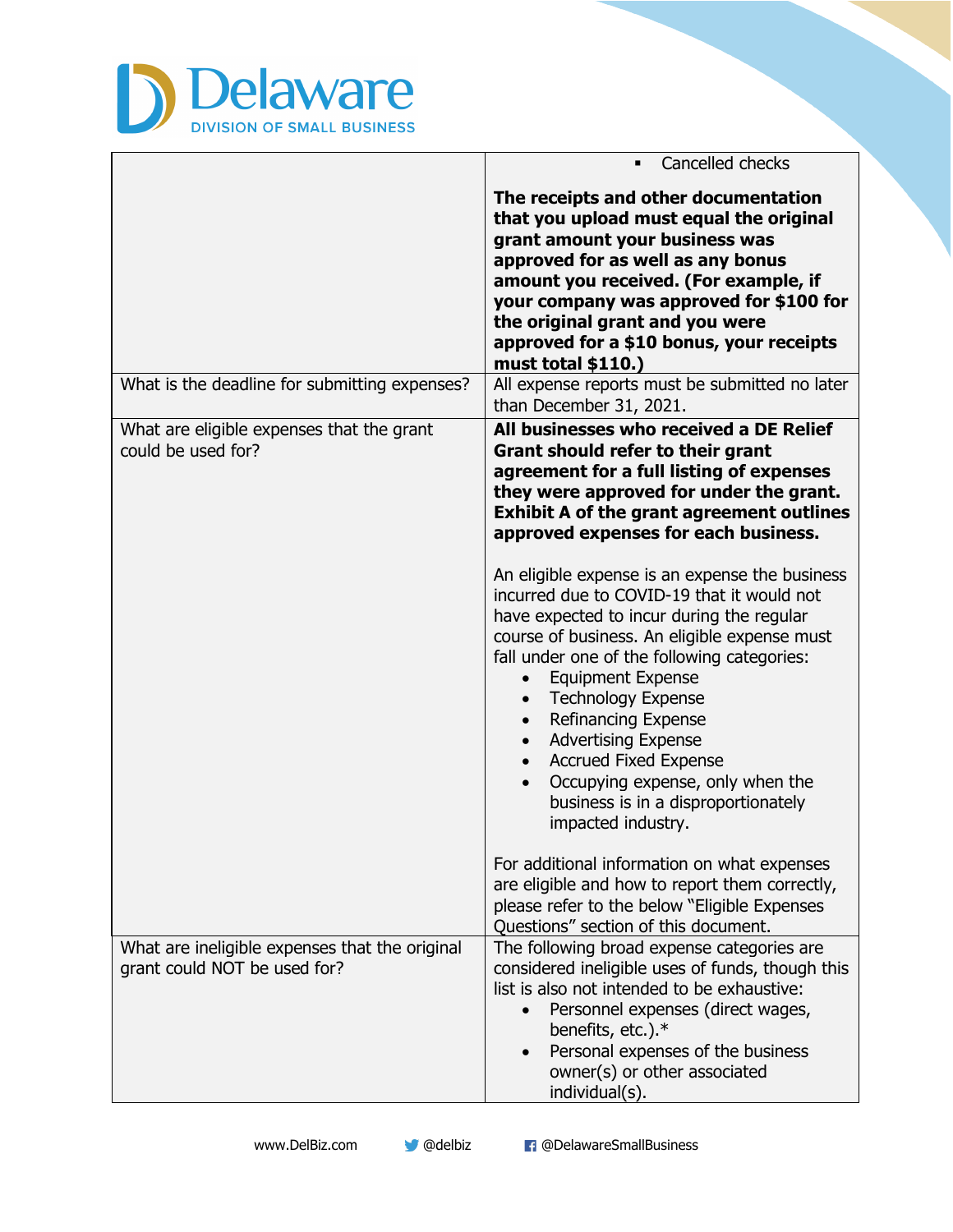

|                                                                                      | Payment of taxes or fines to<br>government authorities, except for the<br>payment of property taxes in some<br>cases.<br>Legal expenses.*<br>$\bullet$<br>Expenses associated with the sale of<br>the business or acquisition of another<br>business.<br>Investments made by the business in<br>financial assets.<br>Research and development expenses.*<br>$\bullet$<br>Minor and major capital improvements<br>unless they can be shown to have been<br>forced upon the business as it<br>attempted to respond to COVID-19.*<br>Purchase of gifts, or charitable<br>$\bullet$<br>donations.<br>Payments made to an affiliated entity.<br>*These expenses may have been approved for<br>the use of bonus funds. Refer to your grant<br>agreement for more information or contact a<br>Regional Business Manager for clarification. |
|--------------------------------------------------------------------------------------|-------------------------------------------------------------------------------------------------------------------------------------------------------------------------------------------------------------------------------------------------------------------------------------------------------------------------------------------------------------------------------------------------------------------------------------------------------------------------------------------------------------------------------------------------------------------------------------------------------------------------------------------------------------------------------------------------------------------------------------------------------------------------------------------------------------------------------------|
| Is the expense reporting website secure to<br>send sensitive documents?              | Yes, the website is secure.                                                                                                                                                                                                                                                                                                                                                                                                                                                                                                                                                                                                                                                                                                                                                                                                         |
| How long will it take for me to hear back if my<br>business was approved for relief? | Expense reports will be reviewed in the order<br>in which they are received. Once all<br>documentation is reviewed, the Division of<br>Small Business will be notifying businesses by<br>email if they are approved for relief. Due to<br>the volume of applications, it may take a few<br>weeks for businesses to receive notification.                                                                                                                                                                                                                                                                                                                                                                                                                                                                                            |
| I'm having trouble with my expense reporting.<br>Who can I contact for assistance?   | The Division of Small Business's team of<br>Regional Business Managers is available to<br>help companies submit the required expense<br>reporting information. Small businesses can<br>connect with the manager for their part of the<br>state at delbiz.com/contact.                                                                                                                                                                                                                                                                                                                                                                                                                                                                                                                                                               |

### **Financial**

 $\begin{array}{c} \hline \end{array}$ 

| Question | Answer |
|----------|--------|
|          |        |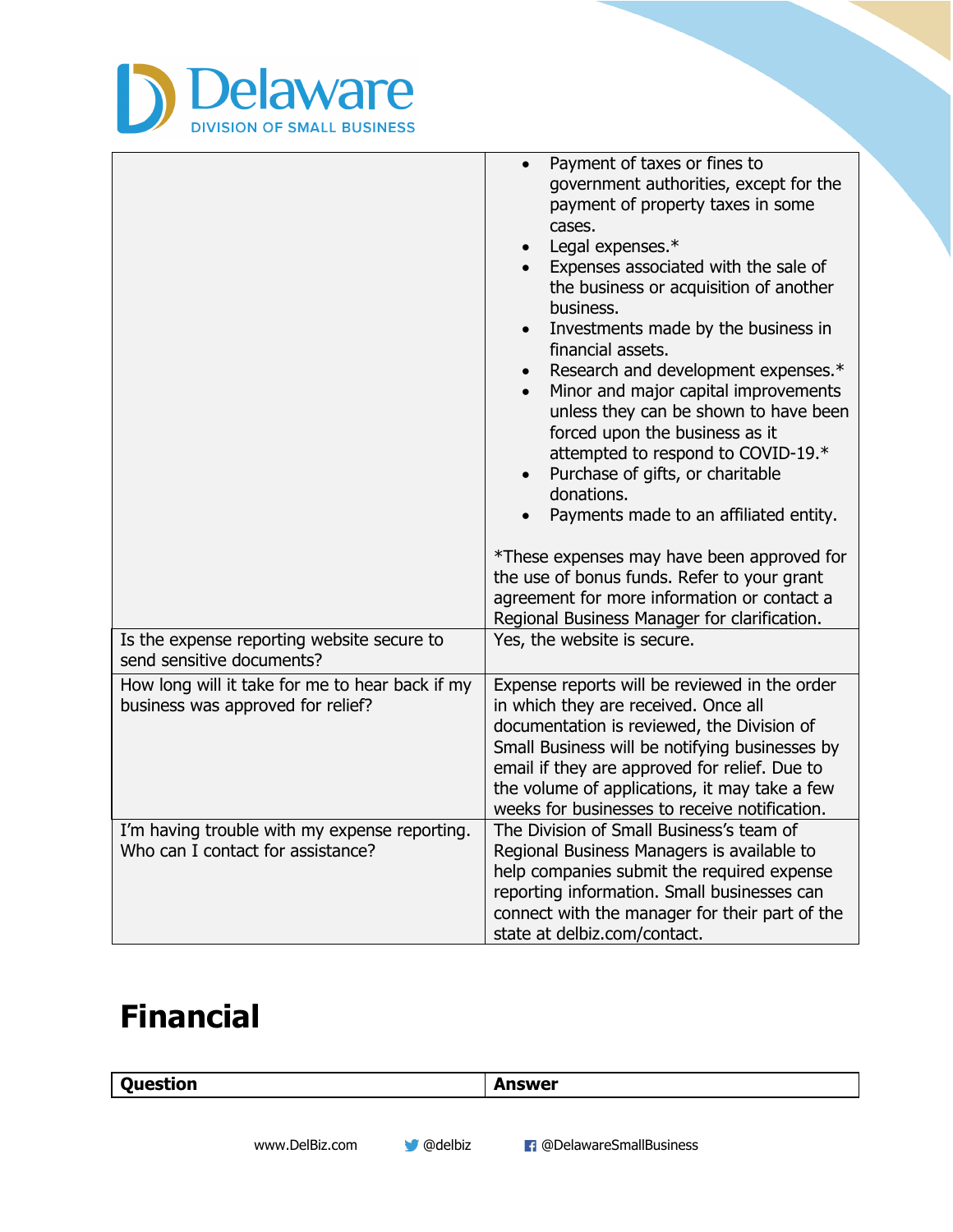

| Can I have more than one NAICS code?                                                                                           | Yes.                                                                                                                                                                                                                                                                |
|--------------------------------------------------------------------------------------------------------------------------------|---------------------------------------------------------------------------------------------------------------------------------------------------------------------------------------------------------------------------------------------------------------------|
| Can I submit 1099s instead of a tax return?                                                                                    | No, federal income tax returns are required. A<br>1099 form will not satisfy this requirement.                                                                                                                                                                      |
| Does PUA count toward 2020 income?                                                                                             | Consult with your accountant or tax advisor.                                                                                                                                                                                                                        |
| Does tax return have to be signed and dated?                                                                                   | The tax return should be a copy of the exact<br>file that is filed with the IRS. The copy<br>provided to businesses by its tax preparer<br>usually bears some type of watermark and<br>may not always contain signatures because of<br>the way returns are e-filed. |
| How do you determine the correct NAICS code<br>for my business?                                                                | Your tax return includes your code (most on<br>the first page).                                                                                                                                                                                                     |
| If I file a separate tax return for business and<br>personal, do I have to submit both?                                        | You only need to submit business. But if you<br>file on a Schedule C, the full 1040 should be<br>included.                                                                                                                                                          |
| The business code is blank on my tax return.<br>Will I be denied for this?                                                     | No, you would not be rejected based on this.                                                                                                                                                                                                                        |
| What federal tax return should I provide?                                                                                      | The return provided should contain the tax<br>data of the applicant business. For a lot of<br>applicants this will mean a separate corporate<br>return; for others that file on their Schedule C,<br>they should include the entire Form 1040.                      |
| What should a nonprofit file instead of a tax<br>return?                                                                       | Nonprofits should file their 990.                                                                                                                                                                                                                                   |
| Will enhanced reimbursements that were<br>distributed to early childcare providers be<br>counted as part of our gross revenue? | Consult your tax advisor or accountant.                                                                                                                                                                                                                             |
| Will the PPP loan be included in my gross<br>revenue for 2020?                                                                 | Consult your tax advisor or accountant.                                                                                                                                                                                                                             |
| Are DE Relief Grants taxable income?                                                                                           | DE Relief Grants are not expressly excluded<br>from being considered taxable income, but<br>businesses should consult their tax advisor or<br>accountant for clarification on this.                                                                                 |

# **Eligible Expenses**

| <b>Question</b>                             | Answer                                           |
|---------------------------------------------|--------------------------------------------------|
| Where do I find the expenses I was approved | All businesses who received a DE Relief Grant    |
| for?                                        | should refer to their grant agreement for a full |
|                                             | listing of expenses they were approved for       |
|                                             | under the grant. Exhibit A of the grant          |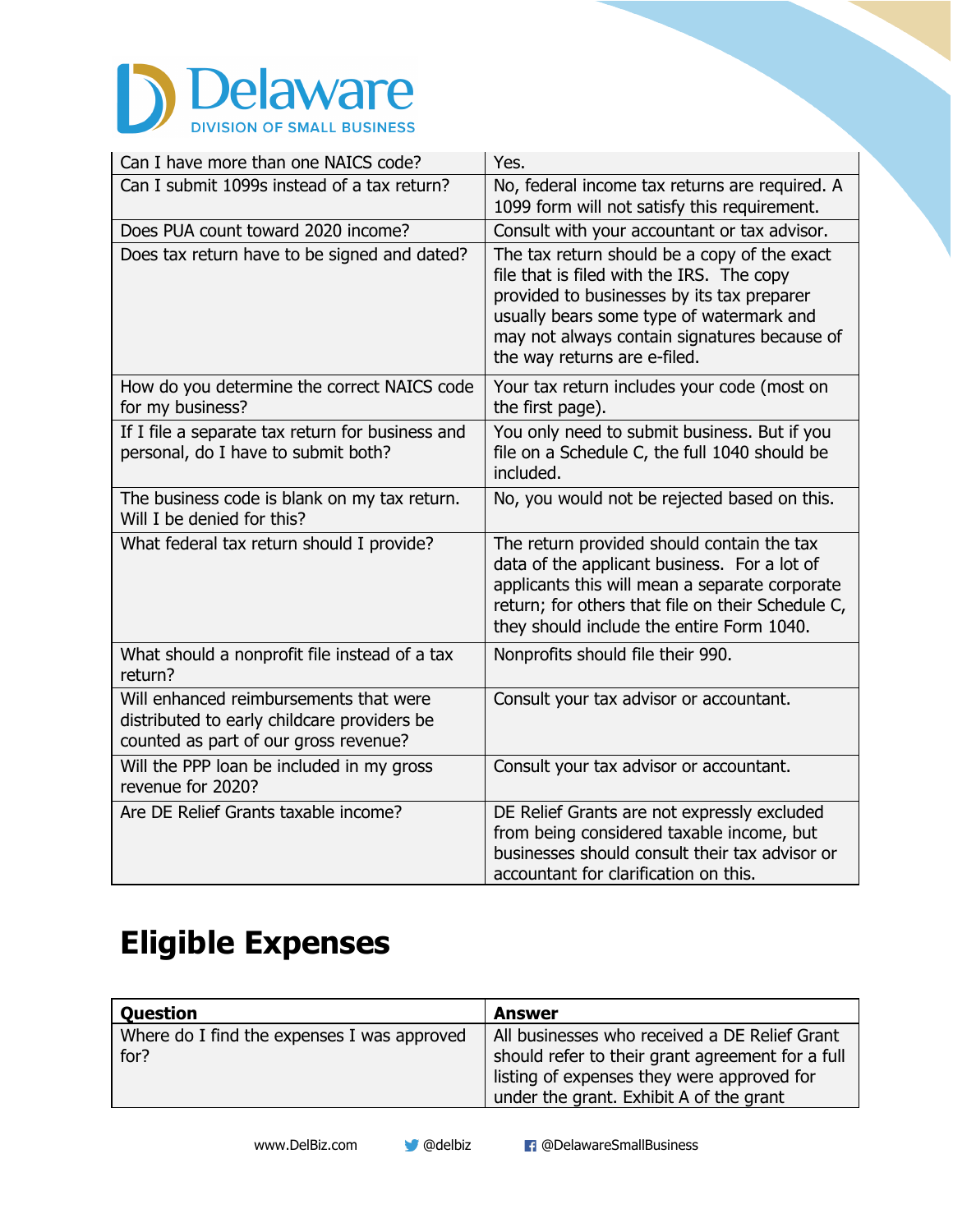

|                                         | agreement outlines approved expenses for<br>each business.                                                                                                                                                                                                                                                                                                                                                                                                                                                                                                                                                                                                                                                                                                                                                                                                                                                                                                                                                                                                                                                                                                                                                                                                                                                                                                                                                                                                                                                                                                                 |
|-----------------------------------------|----------------------------------------------------------------------------------------------------------------------------------------------------------------------------------------------------------------------------------------------------------------------------------------------------------------------------------------------------------------------------------------------------------------------------------------------------------------------------------------------------------------------------------------------------------------------------------------------------------------------------------------------------------------------------------------------------------------------------------------------------------------------------------------------------------------------------------------------------------------------------------------------------------------------------------------------------------------------------------------------------------------------------------------------------------------------------------------------------------------------------------------------------------------------------------------------------------------------------------------------------------------------------------------------------------------------------------------------------------------------------------------------------------------------------------------------------------------------------------------------------------------------------------------------------------------------------|
| What is an eligible equipment expense?  | An item is eligible as an equipment expense if<br>it was a physical good purchased in order to<br>adapt the business to COVID-19, or in order<br>for the business to comply with COVID-19<br>related safety regulations. Equipment<br>expenditures made between 3/15/20 and<br>12/31/21 are eligible to be counted towards<br>the grant, unlike other categories of<br>expenditures. These include:<br>Purchase of personal protective<br>$\bullet$<br>equipment (PPE): face coverings for<br>staff and/or customers, gloves, surgical<br>or other similar gowns, and plastic face<br>shields.<br>Thermometers for staff and/or<br>customers.<br>Plexi-glass for the business or other<br>$\bullet$<br>physical barriers.<br>Equipment that was purchased in order<br>$\bullet$<br>to expand business opportunities- for<br>instance, a restaurant who purchased<br>tables/chairs/other items in order to<br>expand their outdoor dining capacity.<br>Cleaning supplies.<br>$\bullet$<br>Air purification systems.<br>Computer or other technology<br>hardware purchased to accommodate<br>staff shift to working from home-<br>laptops, tablets, webcams, modified<br>telephones/mobile phones.<br>POS hardware necessary to facilitate<br>contactless payments.<br>These also may include other expenses<br>incurred as a result of COVID-19 that are not<br>listed here. They do not include equipment<br>purchases incurred in the regular course of<br>business, such as:<br>Purchase of a new vehicle.<br>Fit out of a planned expansion.<br>Inventory.<br>$\bullet$ |
| What is an eligible technology expense? | Technology expenses are software or service<br>expenses incurred by the business in order to<br>adjust their methodology of reaching                                                                                                                                                                                                                                                                                                                                                                                                                                                                                                                                                                                                                                                                                                                                                                                                                                                                                                                                                                                                                                                                                                                                                                                                                                                                                                                                                                                                                                       |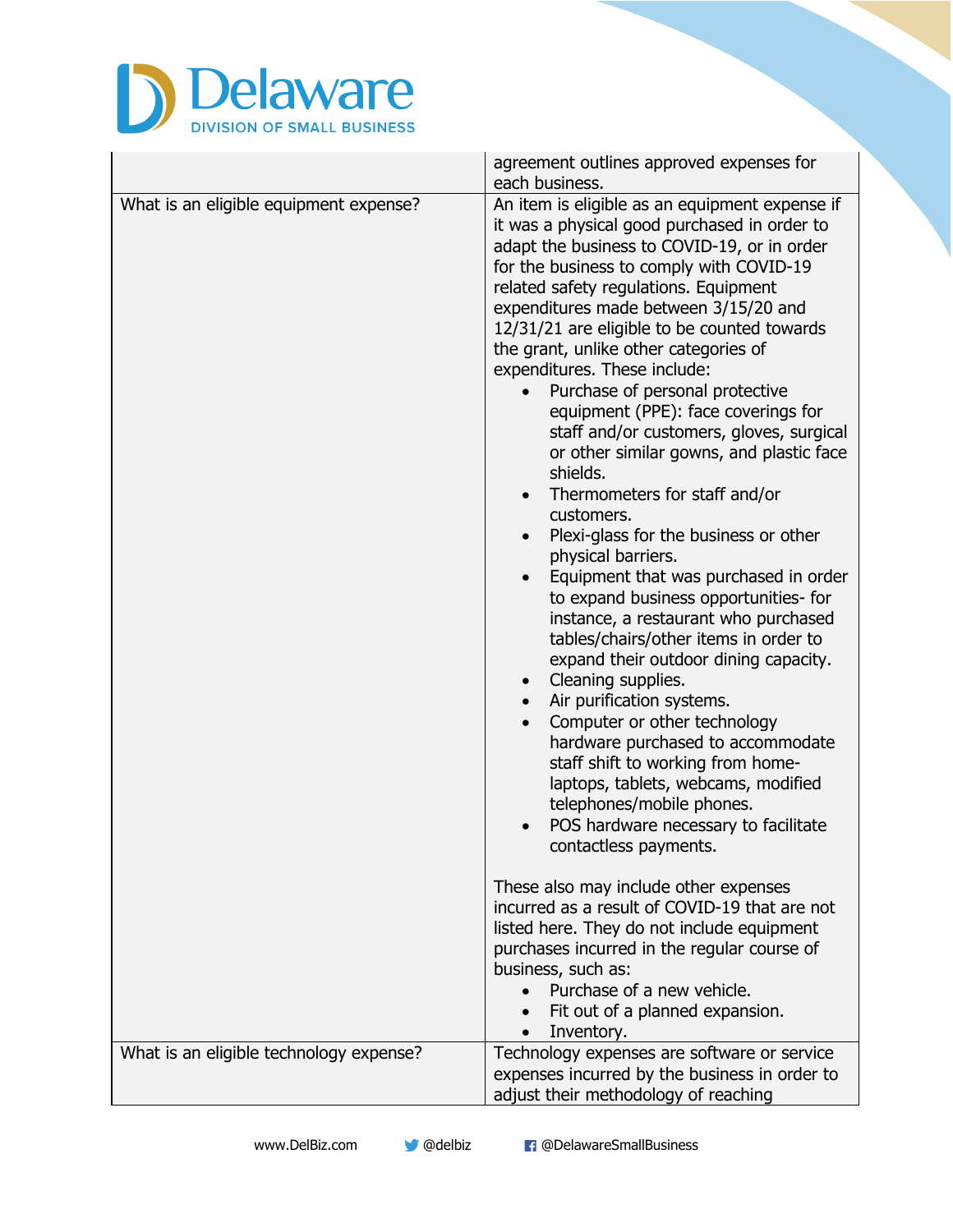

customers or otherwise adapt their business model following the onset of COVID-19. The expense should be incurred between 4/1/20 and 12/31/21. This includes:

- Enhancements to a website or the build out of a new website in order to reach customers, and/or increased monthly fees due to additional services.
- Enhancements to a mobile application or the build out of a new mobile application in order to reach customers and/or increased monthly fees due to additional services.
- Enhancements to enterprise software in order to add additional functionality as a result of COVID-19. This may mean a new POS interface, or for example a modification to a restaurant's management software for staff.
- Digital subscriptions for remote work services- Zoom, Microsoft Teams, or similar service costs.
- Consulting or other support costs associated with the implementation of technological enhancements or with the transition to work from home systems (excluding direct personnel).
- Consulting fees associated with enhancement of digital platforms (for example a consultant to facilitate an enhancement of presence or appearance on social media).
- A hardware cost categorized as a technology cost by an applicant that would otherwise be eligible should be treated as an equipment expense, and all associated criteria for equipment expenses (including timeline of incurrence of expense) should be applied.

Eligible technology expenses do not include:

• Ongoing server/domain host or similar subscription fees associated with a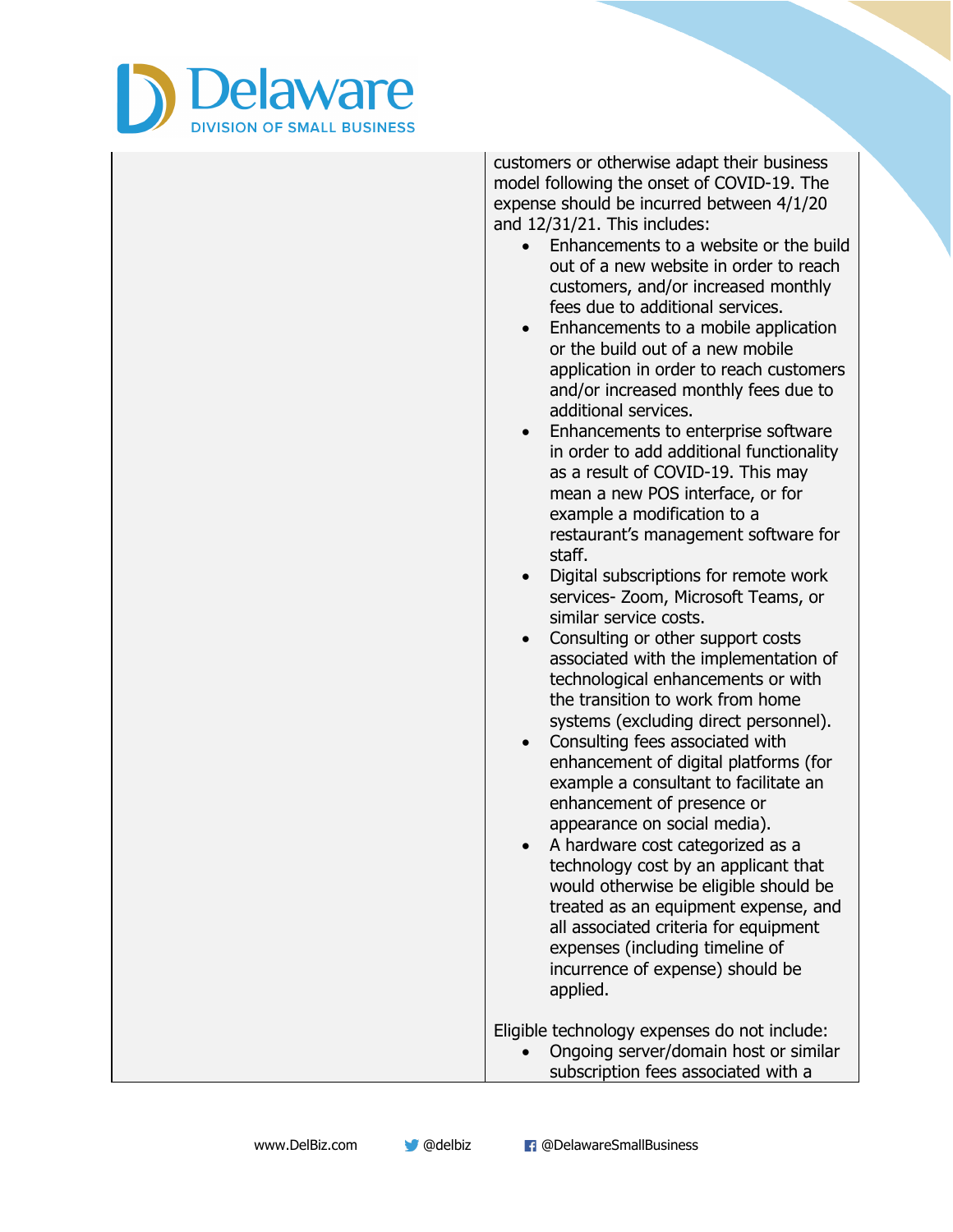

|                                          | website or other platform that have not<br>increased due to COVID-19.<br>Enterprise software upgrade costs that<br>were unrelated to COVID-19<br>adjustments.                                                                                                                                                                                                                                                                                                                              |
|------------------------------------------|--------------------------------------------------------------------------------------------------------------------------------------------------------------------------------------------------------------------------------------------------------------------------------------------------------------------------------------------------------------------------------------------------------------------------------------------------------------------------------------------|
| What is an eligible refinance expense?   | A business incurs a refinancing expense if it<br>pays off all or a portion of a loan expense<br>incurred (or that it plans to incur) between<br>$4/1/20$ and $12/31/21$ . A loan is clearly eligible<br>if it was taken out between these dates; it can<br>be assumed the business did so in order to<br>sustain cash flow during the pandemic.                                                                                                                                            |
|                                          | This can be a privately issued loan by a<br>legitimate financial institution, or a loan issued<br>by the federal, state, or other government<br>entity (unforgiven portion of a PPP loan, EIDL<br>loan, HELP loan, or similar), but cannot be a<br>loan issued by another private entity or person<br>who is not otherwise a legitimate financial<br>institution.                                                                                                                          |
|                                          | A draw on a line of credit is eligible only if the<br>business can demonstrate that they would not<br>have drawn on the line of credit, or would<br>have drawn on it less, had the pandemic not<br>effected their planned cash flow. This can be<br>done through follow up with the business by<br>DSB, in order for them to show past line of<br>credit draw history. However, if other eligible<br>expenses were itemized on the DRG<br>application, they should be prioritized.         |
| What is an eligible advertising expense? | A business incurs an advertising expense when<br>it does additional or new advertising due to<br>COVID-19. This may be:<br>Advertising done to show changes in<br>$\bullet$<br>business operations- hours, business<br>practices, cleaning enhancements, etc.<br>Increased costs due to switching to a<br>$\bullet$<br>new advertising channel.<br>Consultant expenses associated with<br>new advertising.<br>An eligible advertising expense does<br>not include advertising the business |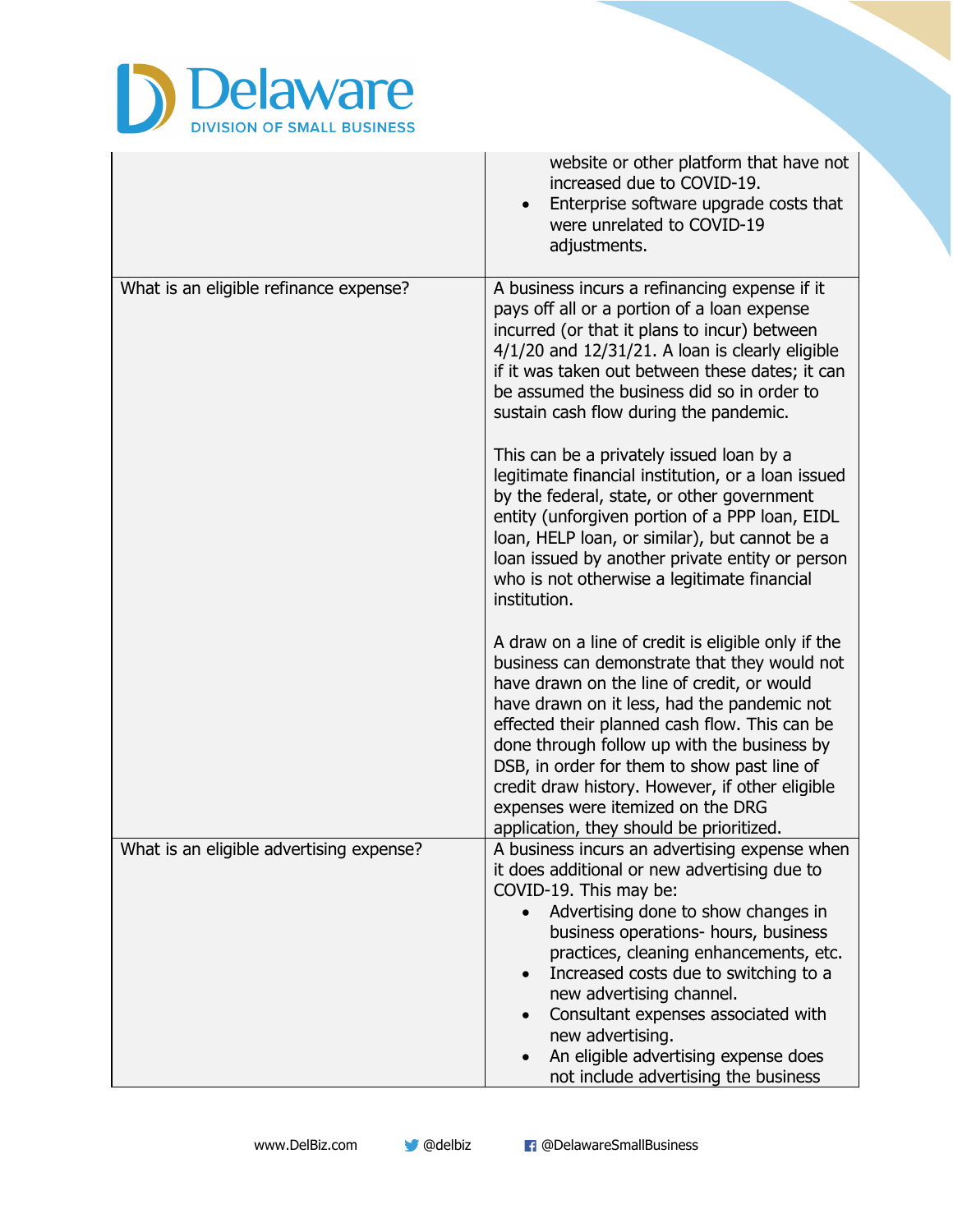

|                                                                                                | typically does as part of its normal<br>course of business.                                                                                                                                                                                                                                                                                                                                                                                                                                                                                                                                                                                                                                                                                                                                      |
|------------------------------------------------------------------------------------------------|--------------------------------------------------------------------------------------------------------------------------------------------------------------------------------------------------------------------------------------------------------------------------------------------------------------------------------------------------------------------------------------------------------------------------------------------------------------------------------------------------------------------------------------------------------------------------------------------------------------------------------------------------------------------------------------------------------------------------------------------------------------------------------------------------|
| What is an eligible accrued fixed expense?                                                     | An applicant has accrued a fixed expense if<br>the person the expense was due to abated<br>said expense for a period of time from 4/1/20<br>to 12/31/21 but required it to be paid in full at<br>a later time or over a period of time, possibly<br>with interest or similar carrying cost. This<br>could be in the form of a modified lease<br>agreement or similar.                                                                                                                                                                                                                                                                                                                                                                                                                            |
|                                                                                                | An accrued fixed expense is not an expense<br>that was merely forgiven or reduced, never to<br>be owed by the applicant. The applicant must<br>be able to pay off the owed balance in order<br>for the expense to qualify for the grant.<br>Accrued fixed expenses do not include any<br>expenses related to inventory or inventory<br>payments.                                                                                                                                                                                                                                                                                                                                                                                                                                                 |
| What is an eligible occupying expense? (This<br>only applies to certain qualified applicants.) | An applicant who is in a disproportionately<br>impacted industry is eligible to count<br>occupying expenses incurred between 4/1/20<br>and 12/31/21 towards their grant award. An<br>occupying expense includes:<br>Commercial rent/lease payments, even<br>if they are due to an entity owned by<br>or affiliated with the applicant.<br>Commercial mortgage expense,<br>including interest, unless the entity<br>claiming the mortgage expense also<br>had an affiliated entity claiming rent<br>expense for the same occupancy.<br>Property taxes, if they can be pro-rated<br>so that they can clearly be assessed<br>over the eligible period of $4/1/20$ –<br>12/31/21.<br>Utility expenses.<br>Business insurance expenses (not<br>including insurance expenses related to<br>personnel). |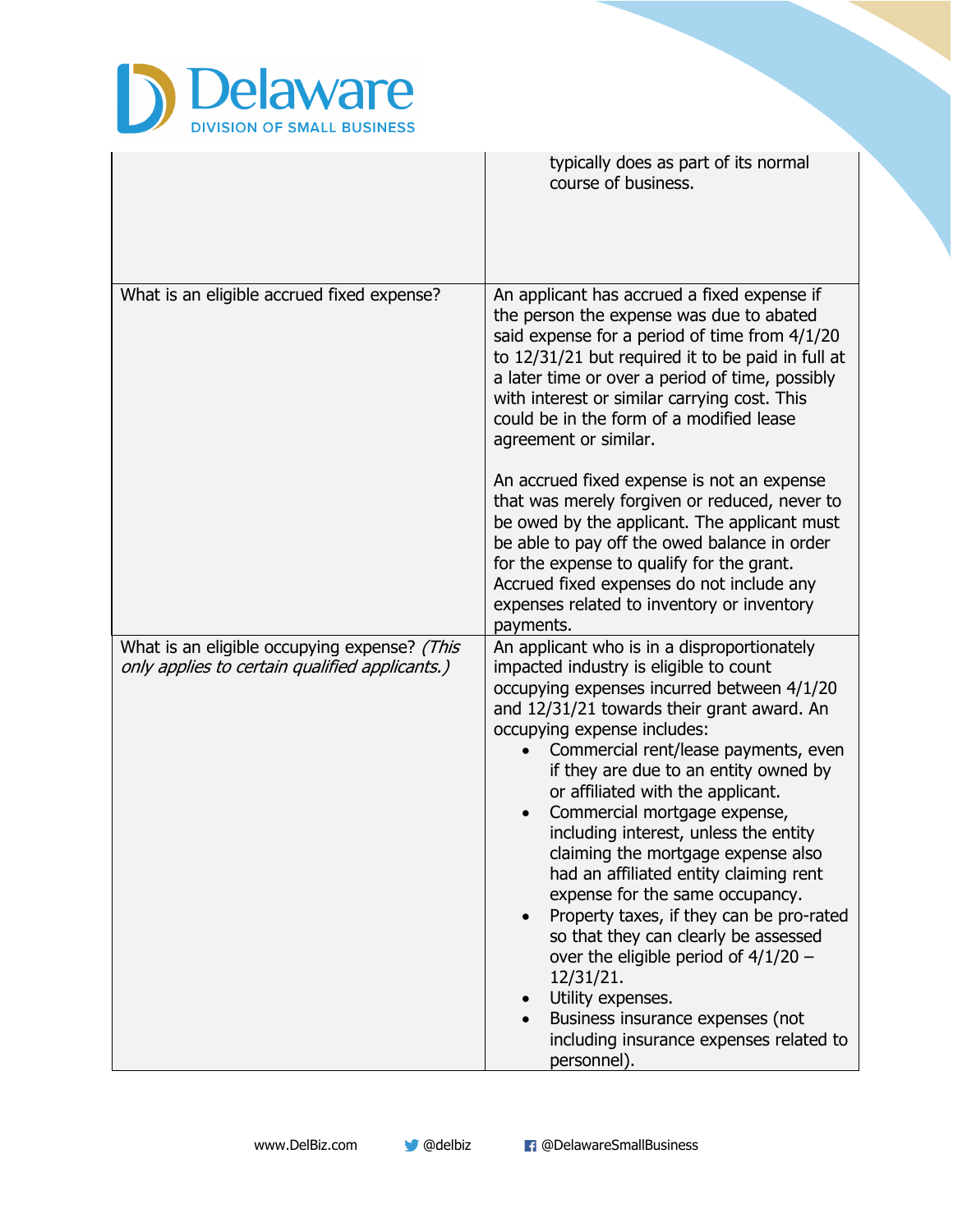

## **Expense Reporting Process**

| Question                                                                                                     | <b>Answer</b>                                                                                                                                                                                                                                                                                                                    |
|--------------------------------------------------------------------------------------------------------------|----------------------------------------------------------------------------------------------------------------------------------------------------------------------------------------------------------------------------------------------------------------------------------------------------------------------------------|
| What documents can be submitted as proof of<br>expenses?                                                     | All businesses who received DE Relief Grants<br>must submit documentation for all qualifying<br>expenses. Acceptable forms of documentation<br>showing proof of expenses include:<br>Receipts<br><b>Invoices</b><br>Cancelled checks                                                                                             |
| How do I submit my expenses?                                                                                 | To begin the expense reporting process, visit<br>the Division of Small Business DE Relief Grants<br>website at business.delaware.gov/relief. Scroll<br>down to the "Application Portal" section and<br>click on "Existing Account Log-In" to log in to<br>the portal. A step-by-step how-to manual is<br>available at this link. |
| What login information do I use to access the<br>portal?                                                     | Use the same username and password you<br>used when submitting your DE Relief Grants<br>applications.                                                                                                                                                                                                                            |
| If I have multiple businesses, do I need<br>multiple log ins?                                                | No, you can complete multiple expense<br>reporting applications by using one portal log<br>in account. When you log in, you will see<br>applications for each of your businesses.                                                                                                                                                |
| What do I do if I have forgotten my login<br>username or password?                                           | If you have forgotten your password or other<br>login credentials, you can click on "Forgot your<br>password" on the portal login screen to be<br>sent a password reset email.                                                                                                                                                   |
| How do I detail an eligible bulk purchase for<br>multiple locations of my business?                          | Prepare the same file in support of each<br>location, which should include total expense<br>and allocation by location.                                                                                                                                                                                                          |
| Should I put both my PPP loan amounts in the<br>PPP question or just the 2020 PPP loan?                      | All PPP loans should be included.                                                                                                                                                                                                                                                                                                |
| Do I put the total of both the grant and the<br>loan amount in the EIDL question or just the<br>loan amount? | Both the grant and loan amount should be<br>included.                                                                                                                                                                                                                                                                            |
| On which day in 2020 do you want my<br>employee head count?                                                  | Employee head count as of December 31,<br>2020.                                                                                                                                                                                                                                                                                  |